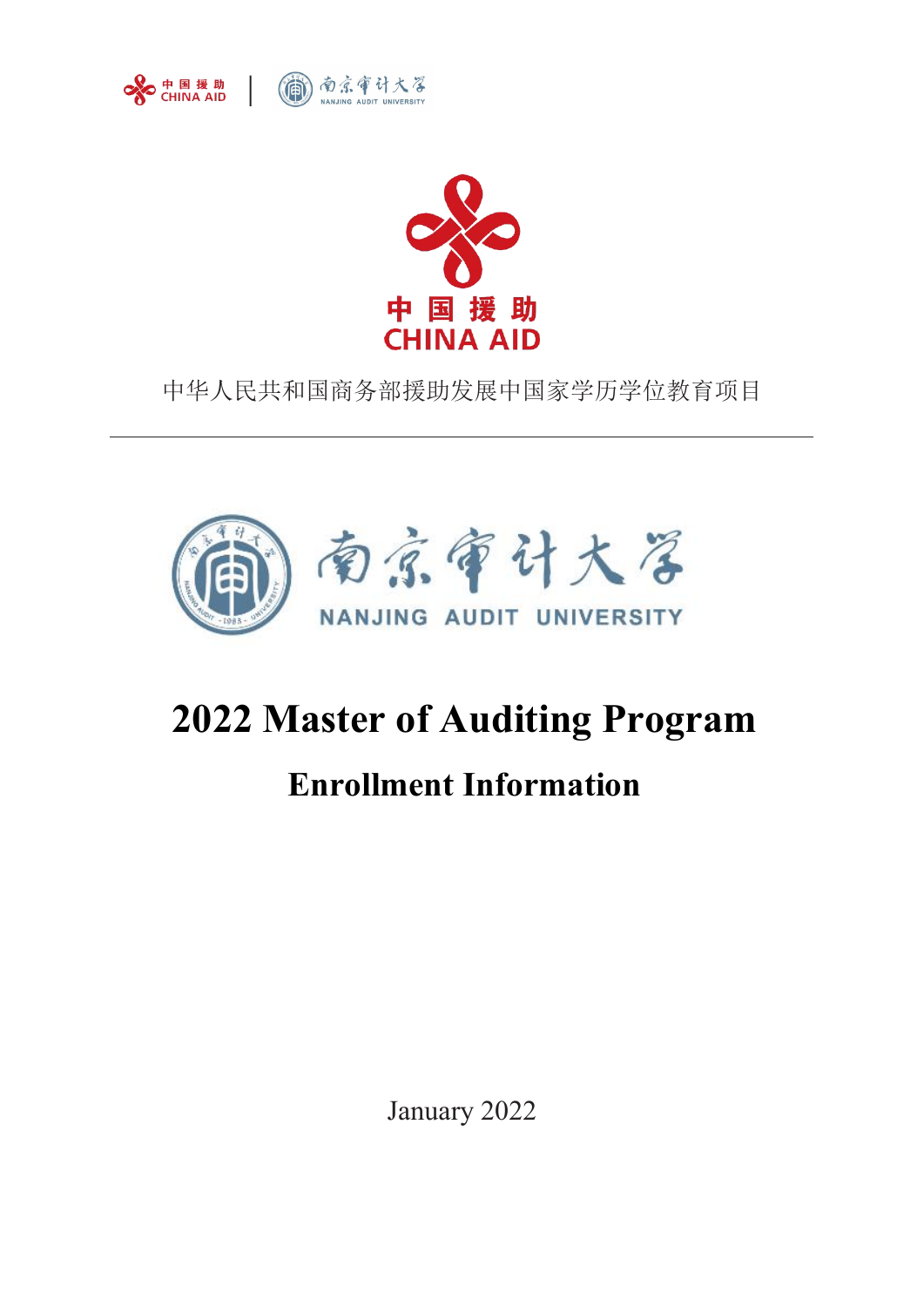

# **Contents**

| ii. Application Procedures…………………………………………15 |
|----------------------------------------------|
|                                              |
|                                              |
|                                              |
|                                              |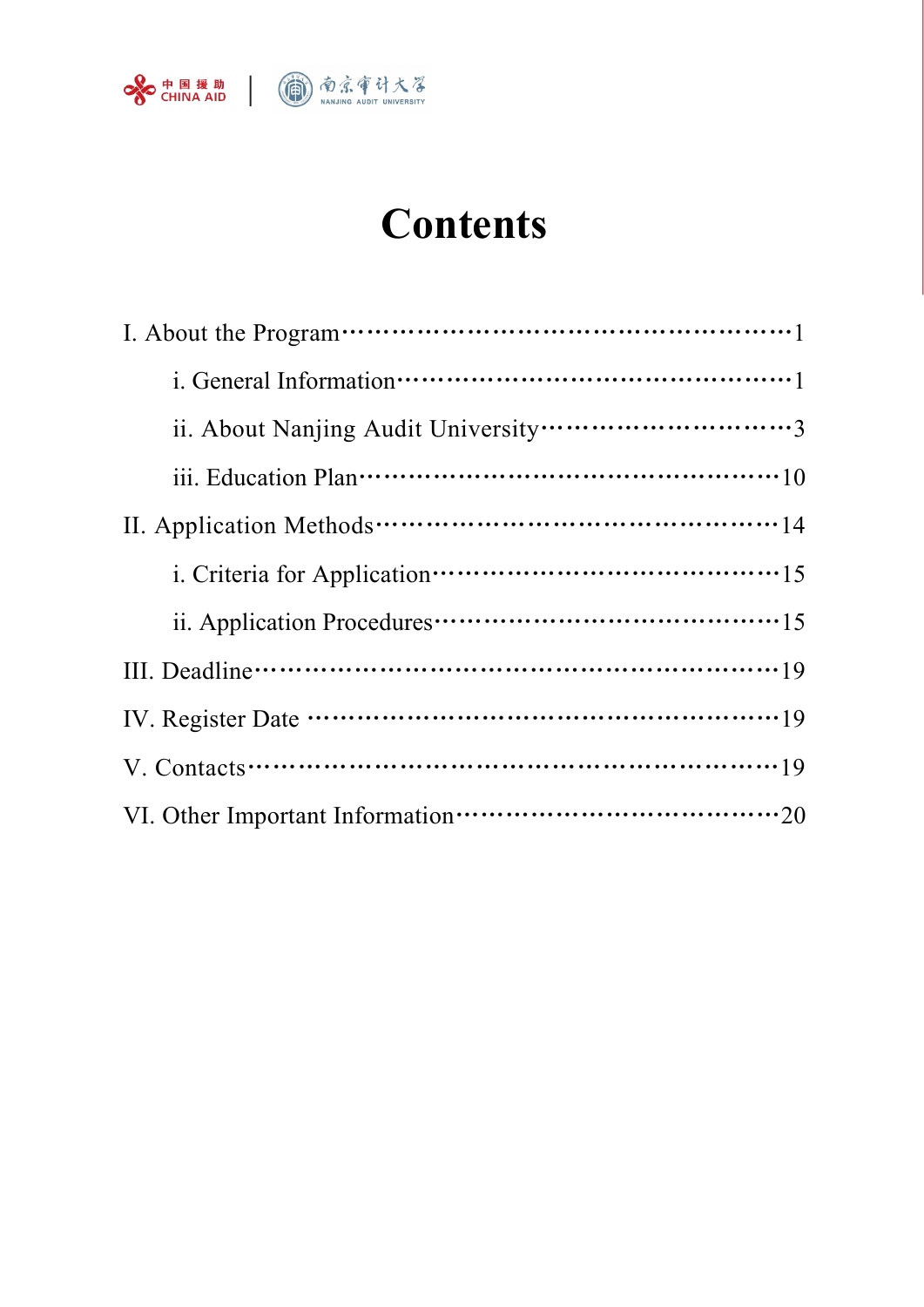



# **About the Program**

## **i. General Information**

#### ◆ **Brief Introduction**

The Diploma & Degree Education Program for Developing Countries was initiated in 2008 by the Ministry of Commerce (MOFCOM) of the People's Republic of China with the support of China's Foreign Aid Fund. It aims to cultivate high-end financial and commercial officials as well as administrative talents in the aided countries. This Program is devoted to cultivating high-level, inter-disciplinary and application-oriented talents in the fields of politics, commercial trade, diplomacy, agriculture, science, education, literature, health, energy, transportation and public administration and providing intellectual support for the economic and social development in the aided countries.

2022 Master of Audit Program is one of the programs under the Diploma & Degree Education Program for Developing Countries. Nanjing Audit University has undertaken the training work of the program since 2017,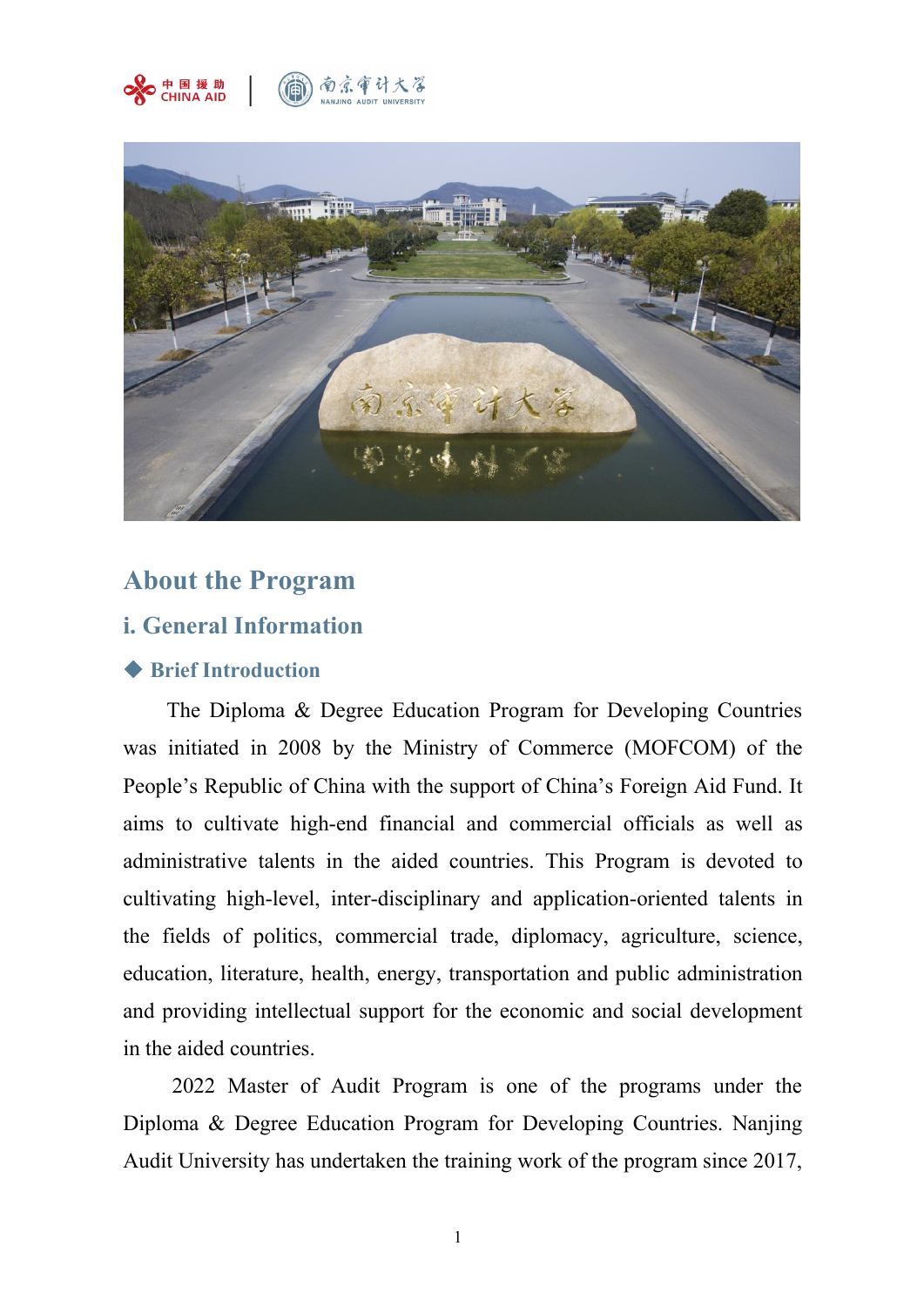

and has accumulated rich experience in running the program and prepared good resources and conditions for running the program.

### ◆ **About the Applicants**

This Program mainly funds the auditors or auditing-related working staff from respective SAIs of the developing countries with a bachelor's degree before application and a certain amount of work experience in auditing.

### ◆ **Cultivation Objectives**

The Program aims to cultivate the high-level, inter-disciplinary and application-oriented audit professionals, who possess good professionalism, a strong sense of work ethics, a systematic command of knowledge and techniques in modern national audit and relevant fields, the ability to solve practical audit problems and sound audit competency.

#### ◆ **Admission Quota**

2022 China Ministry of Commerce Scholarship MAud Program is undertaken by Nanjing Audit University. The 2-year program plans to enroll 40 full-time candidates in the major of government audit and all the courses will be taught in English.

### ◆ **Financial Aid**

1. After admission, the students do not have to pay for the tuition fee, the textbooks and learning materials, the research and field trips, the subsidies for developing the English-taught program, the graduation thesis guidance fee.

2. A free room on campus will be provided to the students.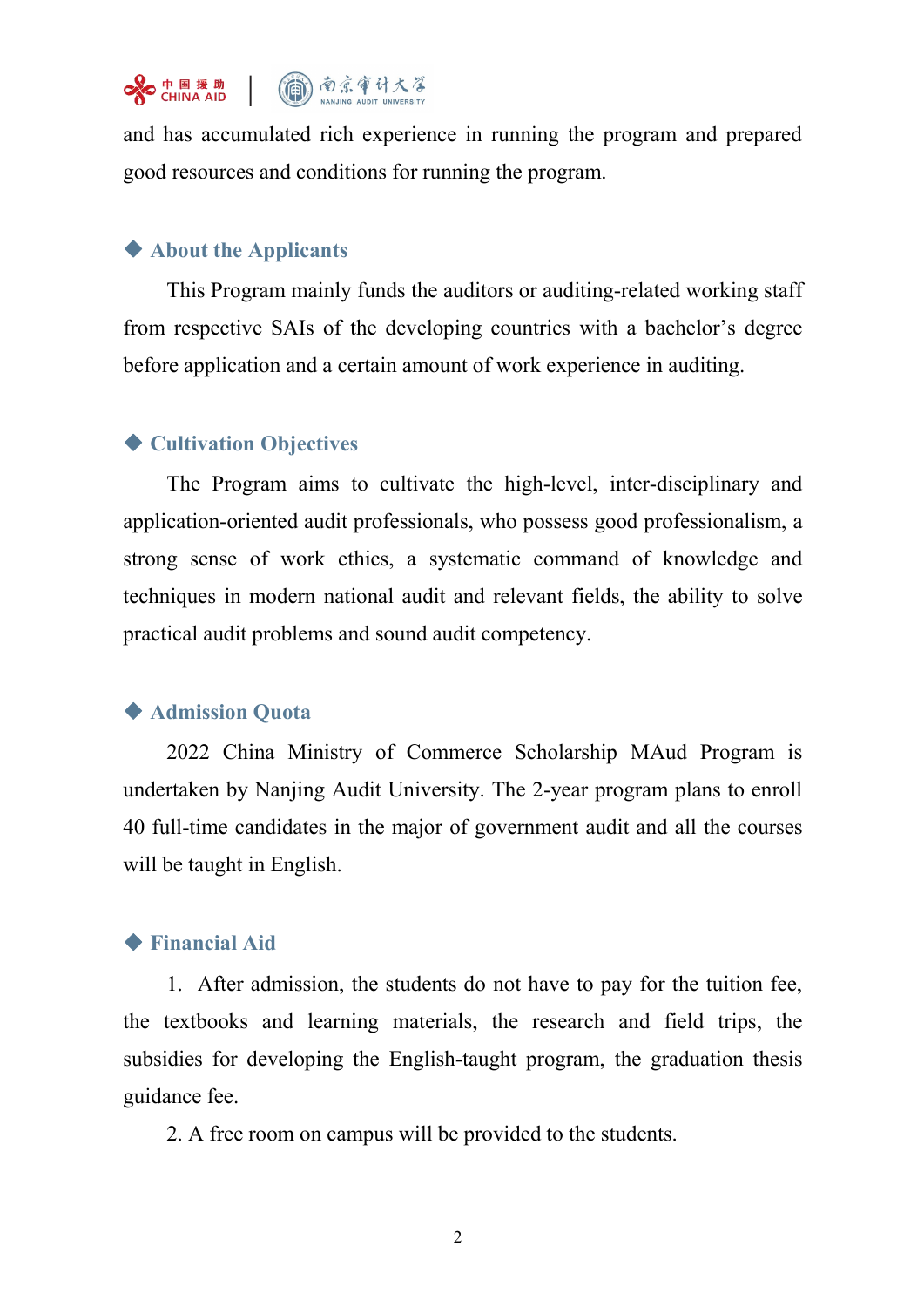

3. The standard for living allowance is RMB 3,000 yuan per person per month from the registered month till August 2024, which will be paid to the students on a monthly basis by Nanjing Audit University.

4. RMB 3,000 yuan will be paid to the students as one-time settlement fee.

5. The students will be provided with the comprehensive medical insurance in China.

6. The scholarship also covers a flight ticket for students to come to China at enrollment and a flight ticket for students to go back to their home country at graduation. In addition, within the two-year program, MOFCOM will provide one round-trip flight tickets for home visits (If the epidemic affects the Mainland accessing, round-trip tickets for family visits will not be provided).

7. An annual review will be conducted to each student, and those who pass the annual review can continue their studies with the support of the scholarship.

8. The remaining part of the scholarship will be utilized by MOFCOM or Nanjing Audit University according to an overall plan and shall not be distributed to students. MOFCOM only sponsors the students who graduate within the program duration. The students who have to postpone their studies due to various reasons will not be further funded.

# **ii. About Nanjing Audit University**

#### ◆ **Overall Introduction**

Nanjing Audit University (NAU) is the only full-time undergraduate institute at home and abroad that carries "Audit" in its name, and is one of the birthplaces of audit higher education in China. It has been established, developed, flourished and elevated for audit. NAU was initially founded in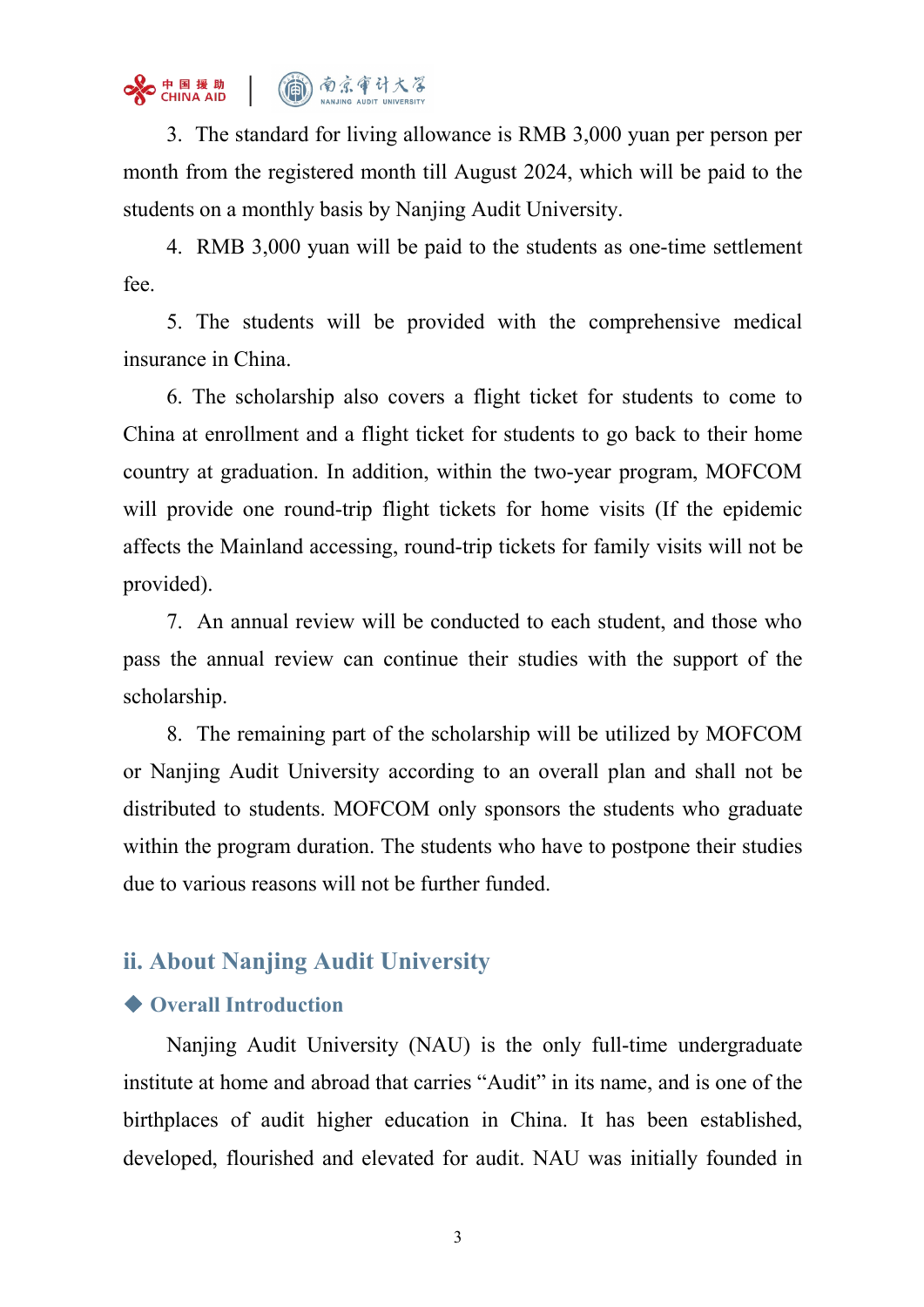



1983, renamed as Nanjing Audit Institute in 1987, and merged with Nanjing Finance College in 2002. In 2007, it successfully passed the National Undergraduate Academic Accreditation authorized by the Ministry of Education with "excellence" grade. In 2011, it was granted as the first batch of authorized units of master degree in auditing, and was granted as the authorized unit of master degree (academic degree) in 2013. In 2015, it was assumed its current name approved by the Ministry of Education. In 2017, NAU became listed among the newly-added Doctor Degree Conferring Construction Project Universities in Jiangsu Province. In 2018, it signed the strategic cooperation framework agreement with the Audit Office of the Central Military Commission (CMC) of China. In its 38 years of development, NAU has always adhered to the initial intention of serving the audit career, and has pioneered a characteristic path of "serving national strategic needs as the orientation, serving national economic supervision and national governance as the mandate, and meeting the needs of the audit industry and regional economic and social development as the focus". NAU has now become the cradle for training audit talents, a base for auditing scientific research, a think tank for auditing career development and a window for auditing international exchange.

NAU's current full-time undergraduates, postgraduates and international students totals more than 18,000. It has a full-time teaching faculty of more than 1,100, amongst whom 185 with senior professional titles, 731 with doctoral degrees and 273 postgraduate supervisors. Today's NAU consists of two campuses in Pukou and Mochou respectively, covering a total area of 1.2 million square metres. The CPC School and Audit Academy of CNAO are both located on NAU Pukou Campus.

NAU has built a system of disciplines and specialties with audit as the brand and the disciplines of Economics, Administration, Law, Engineering, Liberal Art and Science supporting each other and developing synergistically.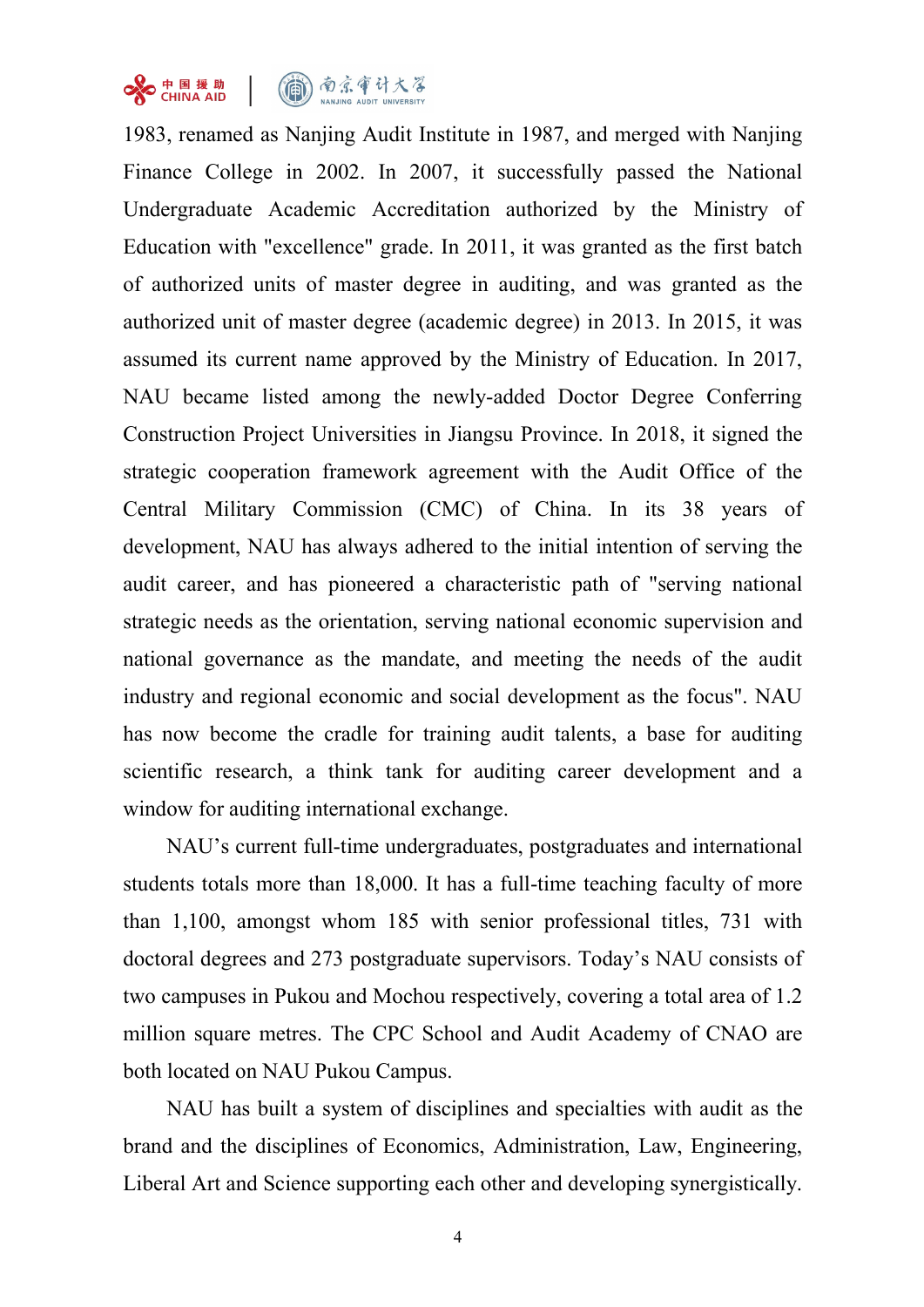

There are 7 authorized first-class master degree disciplines (*Business Administration, Theoretical Economics, Applied Economics, Law, Statistics, Computer Science and Technology, Public Administration*) and 8 authorized master degree disciplines (*Auditing, Accounting, Finance, Business Administration, International Business, Law, Applied Statistics, Electronic Information*). It has 2 provincial advantageous disciplines (*Business Administration and Applied Economics*), 1 provincial key cultivation discipline (*Theoretical Economics*) and 5 provincial key construction disciplines (*Public Management, Statistics, Computer Science and Technology, Mathematics and Marxist Theory*)*.* In the global ranking of Economics research power of universities released by *Shanghai University of Finance and Economics*, the school ranks 179<sup>th</sup> in the world and 9<sup>th</sup> in in universities across the Taiwan Strait, Hong Kong and Macau, and *Applied* Economics ranks 6<sup>th</sup> in mainland China.

NAU has always adhered to the internationalization strategy and actively carried out international exchanges and cooperation. As the organizer and practitioner of the "Chinese Government Scholarship Audit Master Program" jointly set up by the CNAO and the Ministry of Education, the organizer of the "Foreign Aid Degree Education Program" of the Ministry of Commerce, NAU has been recruiting international audit master students from countries along the "Belt and Road". It has also successfully passed the Quality Accreditation of International Students' Education initiated by the Ministry of Education. NAU has been accredited by the Institute of Internal Auditors (IIA) as the only "Internal Audit Education Partner" (IAEP) partner university in China. NAU has been awarded "Platinum Level Training Institution" by the Association of Chartered Certified Accountants (ACCA) as the "University with the highest number of ACCA talents in the world". NAU has also established an international joint audit school with French SKEMA Business School and has been newly granted as the base of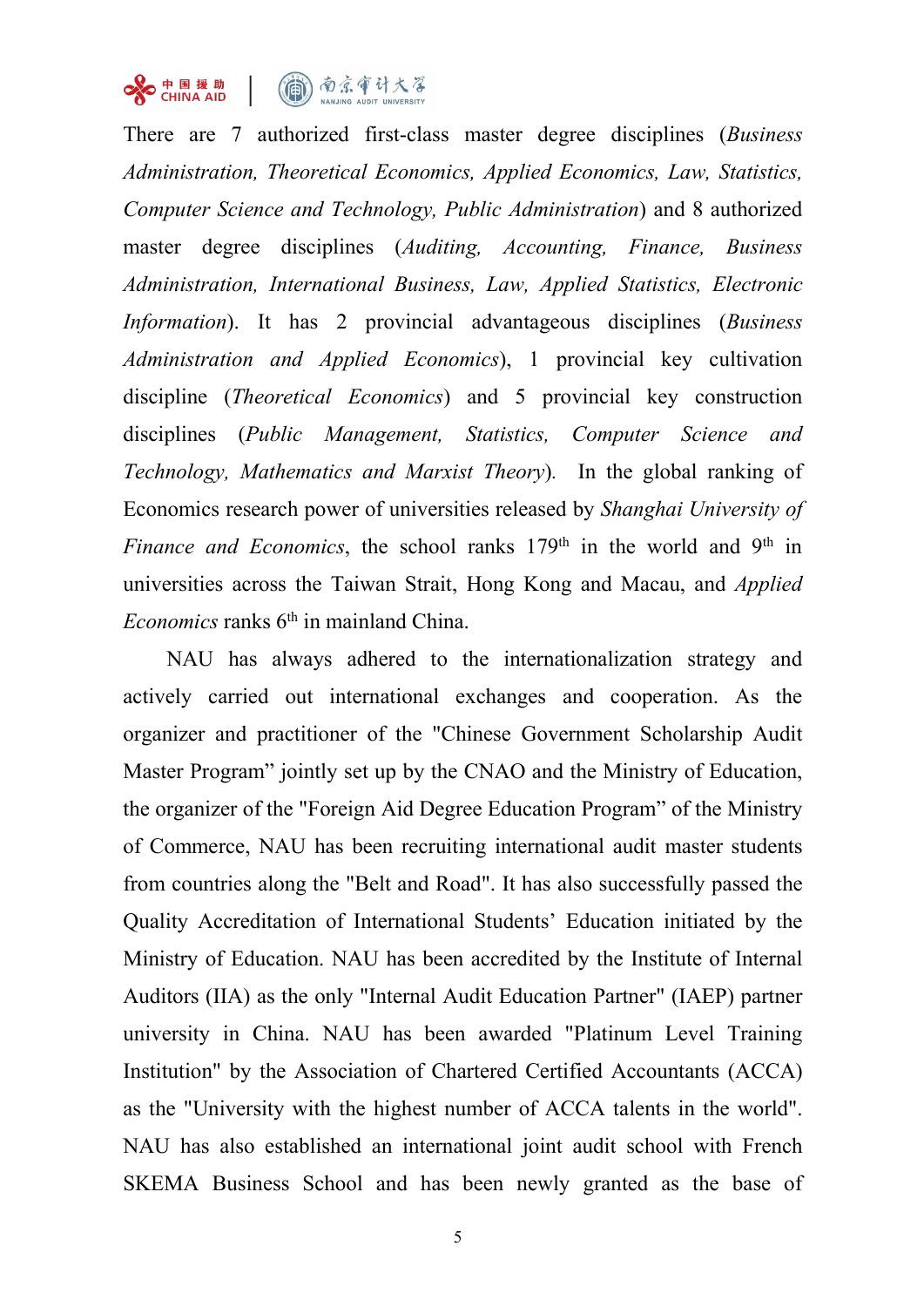

"Innovation Practice Program for Cultivating High-level Internationalized Talents" by the Ministry of Education. Since 2008, 27 teachers engaged in 70 UN Audit assignments, and a totality of 10 faculty teachers have been selected in the UN Audit Talents Pool. NAU has established extensive cooperation and exchange contacts with international organizations such as International Organization of Supreme Audit Institutions (INTOSAI) and Asian Organization of Supreme Audit Institutions (ASOSAI), as well as the supreme audit institutions of dozens of countries and regions such as the US and France. Auditors General from nearly 40 countries and regions such as Brazil, India, South Africa and other auditors are conferred as Honorary Professors. In the recent five years, NAU teachers have attended 502 international conferences and academic exchanges abroad, and 45

international conferences and training courses have been held on campus.<br>In recent years, the university has comprehensively strengthened the construction of the CPC leadership, promoting the high-quality development of various undertakings.

At present, guided by President Xi Jinping's ideology of Socialism with Chinese Characteristics in the New Era, as well as under the leadership of the university's CPC Party and administration leadership panel, NAUers are firmly following the spirit of the 19th CPC National Congress and the 5th Plenary Session of the 19th CPC Central Committee, practicing the education philosophy of "Character, Quality and Internationalization" and practicing the school motto of "Honesty, Truth-seeking, Diligence and Devotion to Public Duty". We are striving to accelerate our efforts to build a high-level university with distinguished features that has a significant impact and the AUDIT university that is renowned both at home and abroad.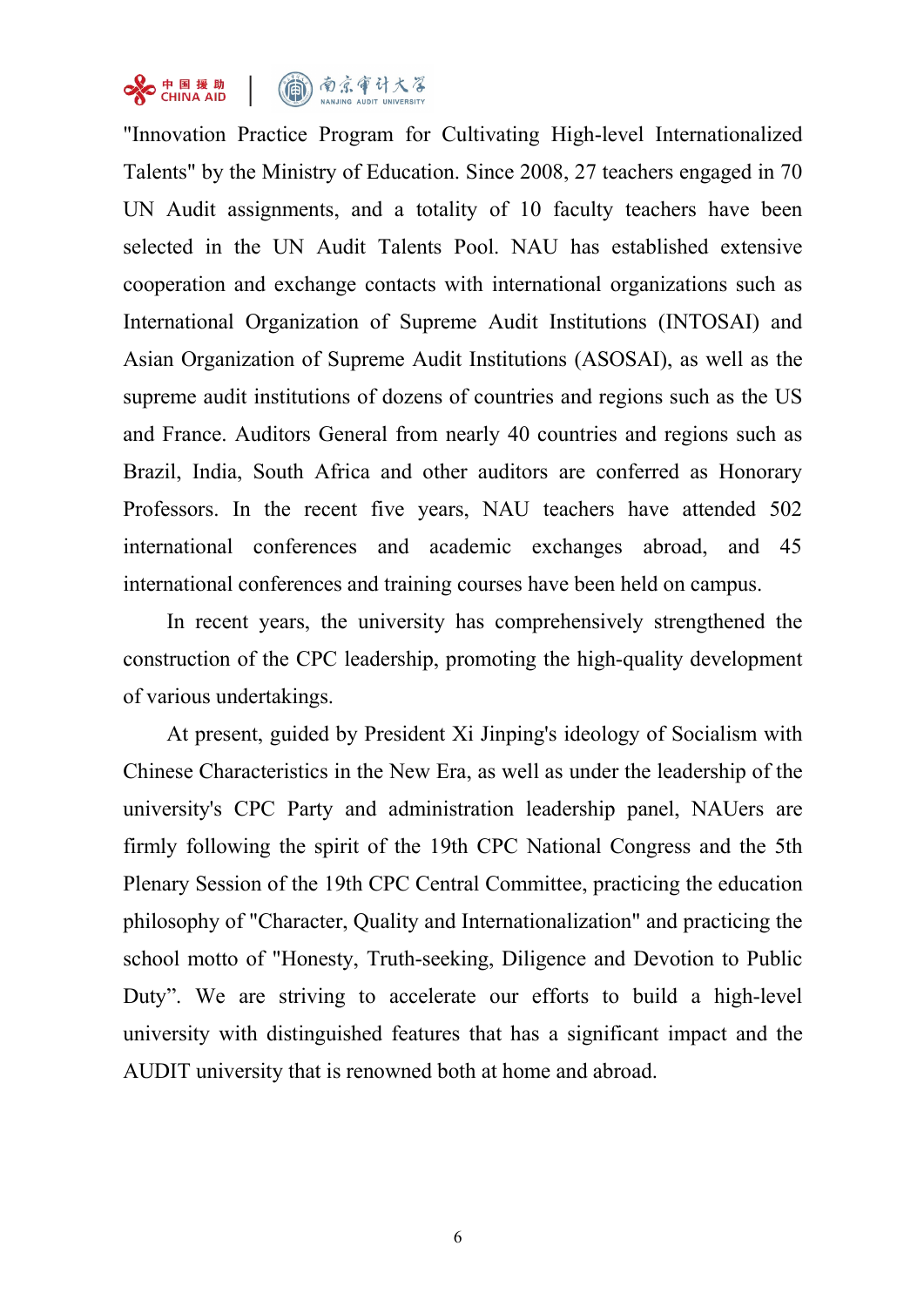

### ◆ **About the Program Implementing Units**

#### 1. **School of International Exchange (SIE)**

The School of International Exchange of Nanjing Audit University caters to international students and aims to promote cross-cultural exchange among Chinese and foreign students, cultivating international talents who are familiar with Chinese culture and committed to the common development of countries around the world.

SIE shoulders responsibilities of recruiting all-leveled qualified candidates for China Government Scholarship, specialized scholarship sponsored by different Chinese ministries, Jiangsu Provincial Scholarship, Nanjing Municipal Scholarship, and Nanjing Audit University International Students Scholarship. With the focus on the brand-major of auditing, the scholarships are available for both undergraduates and postgraduates in 15 different majors, such as auditing, accounting, economics, international trade, etc. SIE is in charge of the strategic planning of international students' affairs of NAU, the students' enrollment issues and daily administration.

#### **2. School of Government Audit (SGA)**

Founded in December of 2015, SGA determines to meet the need of national governance and national audit, aiming at the academic foreland and allocate a cluster of disciplines including auditing, politics, law, public finance, finance, accounting, engineering science, computer science, environmental science and so on. SGA is integrating the research effort of national audit, trying hard to forge the national audit intelligence tank, cultivating multi-leveled talents in the field of national audit and constructing the consulting service system of national audit.

SGA is equipped with outstanding faculties. At present, it has fifty-nine full-time teaching staff, among whom, there are twenty-seven professors,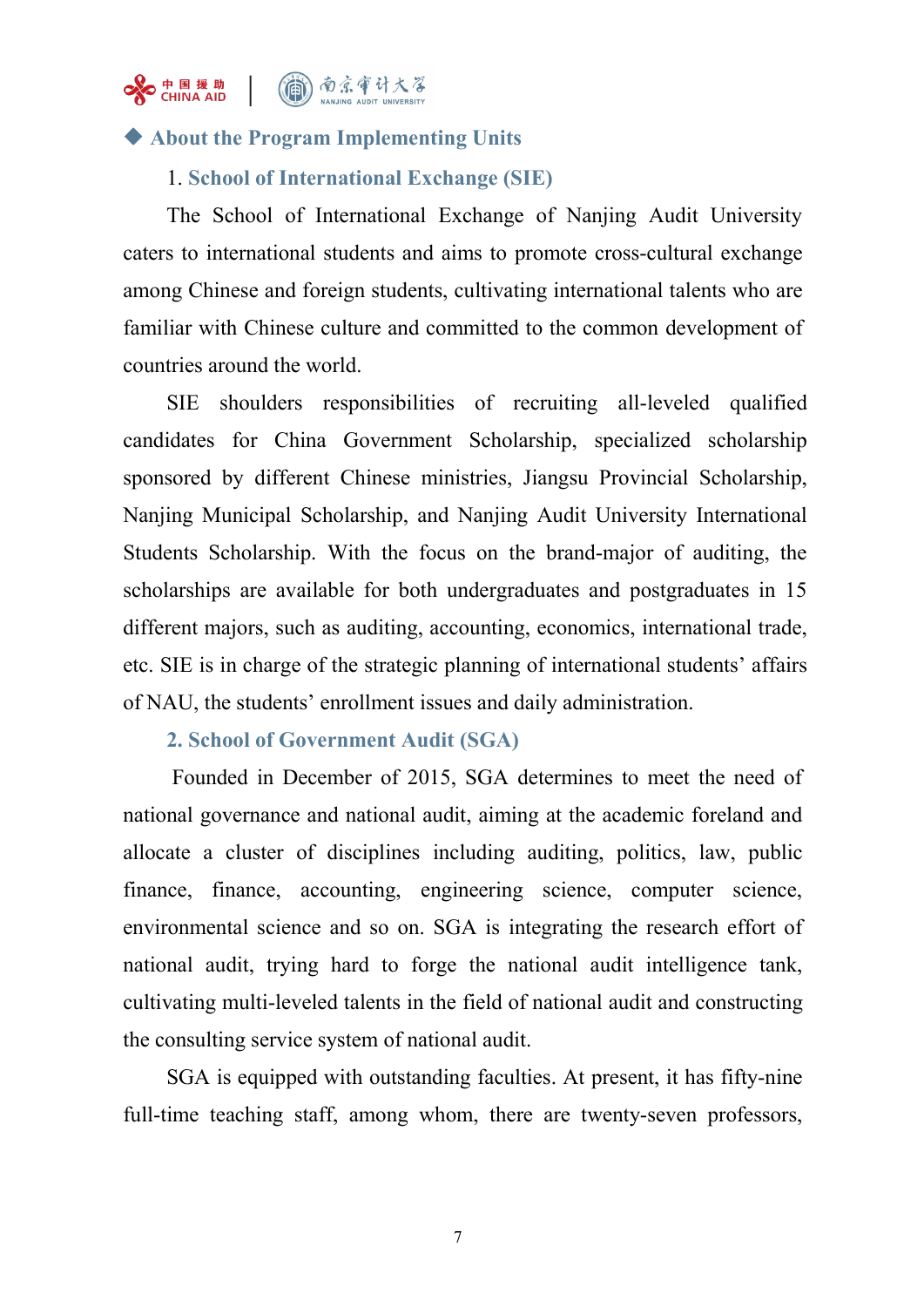# SHINAAD (4) 南京审计大学

thirteen assistant professors, and nineteen lecturers. In the faculty, we have fifty doctors educated domestically and eleven overseas.

Now SGA owns eight research institutes. They are the Institute of National Governance and National Auditing, the Institute for Political and Economic Research, the Institute for Social and Economic Research, the Institute of Auditing Science, China Audit Information Center, National Auditing Big Data Research Centre, the Institute for Urban Development Research and the Institute of Auditing and Evaluation Honors. The two disciplines, namely "Auditing Science and Technology" and "Modern Auditing Science" are chosen respectively in the first and second stage of preponderant discipline construction project of higher education in Jiangsu Province. "Modern Auditing Development Research Center" is the philosophy and social sciences research base of higher education in Jiangsu Province.

The specialty of auditing is the characteristic specialty and "Pilot Project of Specialty Comprehensive Reform" of Ministry of Education, Key Specialty and Brand Specialty of High Education in the 12th Five-Year Plan period of Jiangsu Province. Meanwhile the school tightly ties with National Audit Office and audit offices in government at all levels. The School of Government Audit is actively exploring the deeply integration of national and professional education and by which improving constantly the innovation of training mode.

#### **3. About the Living Environment and Accommodation Conditions**

Nanjing, abbreviated as "Ning" and known as Jinling in ancient times, is the capital of Jiangsu Province. It is a sub-provincial city, a mega-city, the core city of Nanjing metropolitan area. It is also an important central city in the eastern region of China, an important national scientific research and education base and a comprehensive transportation hub as determined by the State Council. Nanjing is located in the eastern part of China, downstream of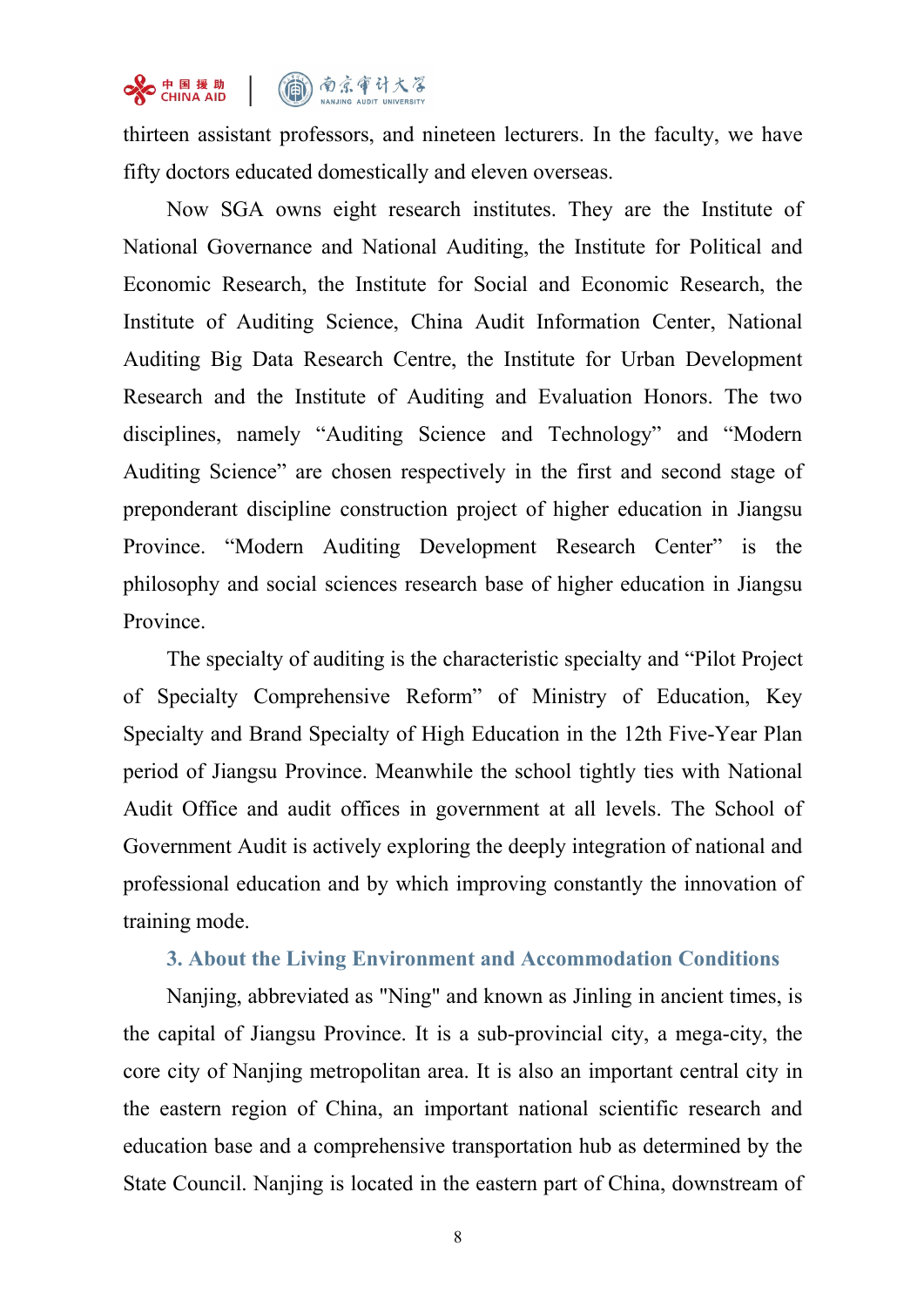# SHINAAD (4) 南京审计大学

the Yangtze River, near the river and the sea, and is an important gateway city of the Yangtze River Delta radiating and driving the development of the central and western regions, as well as an important node city of the strategic intersection of the eastern coastal economic belt and the Yangtze River economic belt, as planned by the State Council.

Nanjing is a hilly area, dominated by low hills and gentle hills, with a humid north subtropical climate and a water area of more than 11%. It is one of the first national historical and cultural cities, an important birthplace of Chinese civilization, and has long been the political, economic and cultural center of southern China. Nanjing has a humid climate with four distinct seasons and a moderate price level, the annual average temperature is 15.4 °C. It is a suitable place to live in.

Nanjing Audit University provides single rooms on Pukou Campus for MAud students. Each room is equipped with an air-conditioner, a refrigerator, a washing machine, a washroom, shower facilities, wireless network access, etc. A shared kitchenette is available on each floor of the building. Apart from dormitories and canteens, there are sports playgrounds, clinic, post office, convenience stores, hair salon, laundry shop, printing shops, etc. There are public buses and taxis available right outside of the school gate, and it takes less than 10 minutes' bus ride to the center of the local downtown. There are banks, supermarkets, restaurants, hospitals and city metros available in the district community.

### **iii. About the Teaching Arrangements**

#### ◆**Course Settings**

The MAud Program students are required to attain 50 credits to fulfill the requirements of degree application. The course system is composed of seven modules, namely, compulsory basic courses, specialty core courses (for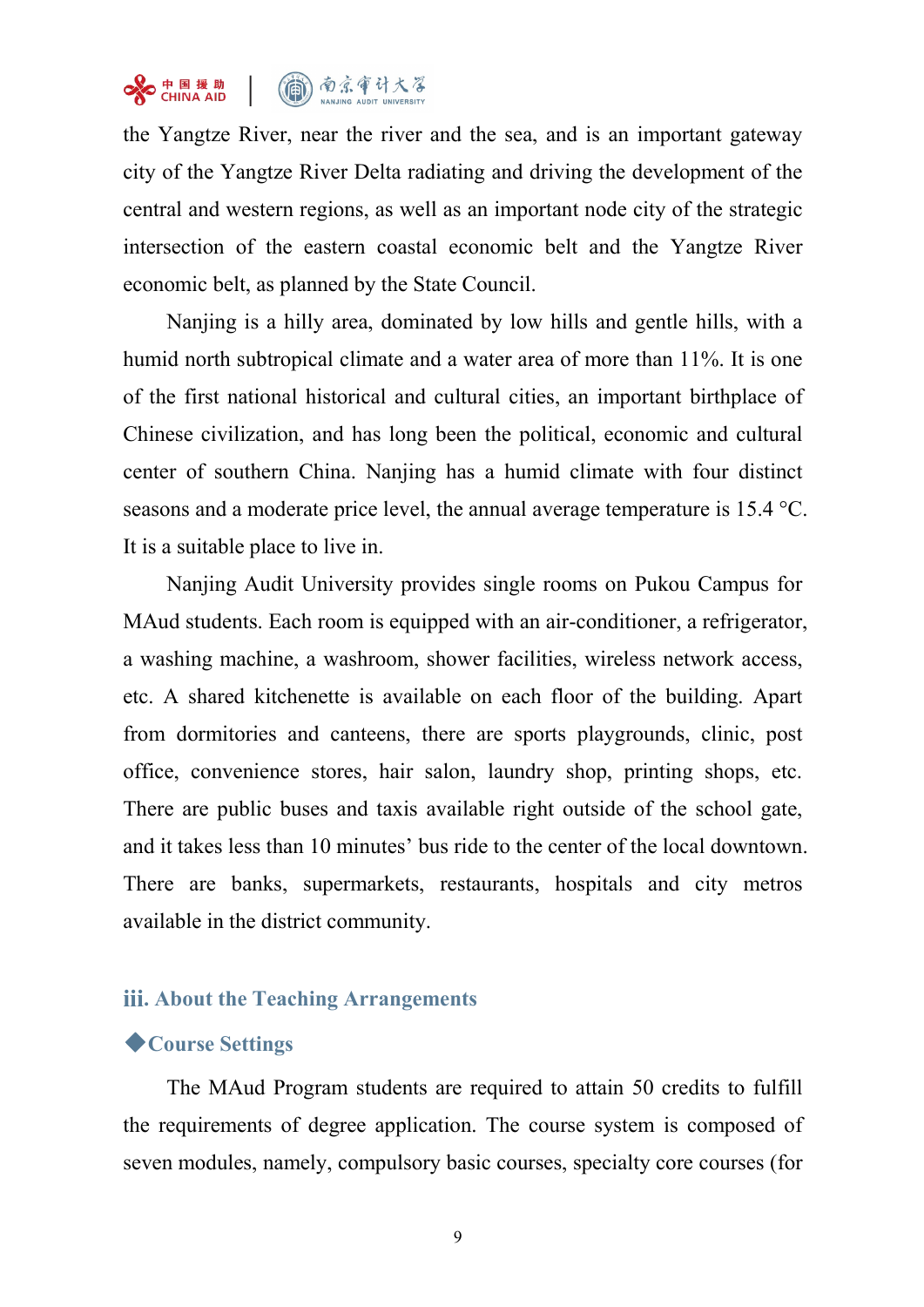

degree), general knowledge courses, selective courses, international conference and academic lectures, practice and internship, and degree thesis.

- Basic course: 19 credits, compulsory.
- Specialty core courses (for degree): 17 credits, compulsory.
- Selective courses: 7 credits at least.

● International conference and academic lectures: 1 credit, compulsory. Students are required to attend at least international conferences or academic lectures for 6 times. Relevant academic reports are required to be submitted to tutors and to the administrative body.

● Practice and internship: 3 credits, compulsory. Simulation laboratories will be the main sites for the international students practice arena. Case study, scenario simulation, visits to Chinese auditing institutions, seminar with auditing practitioners will also be integrated into this part. 3 credits will be granted upon a decent report on practice and internship.

● Degree thesis: 3 credits, a compulsory part for graduation and the degree application.

### 审计专业硕士学位(MAud)研究生培养基本环节设置表

### **Graduate Program Curriculum For Master of Auditing (International Students)**

| 类别<br>Type                                |                          | 课程 编号<br>Course No. | 课程名称<br>Course Name                                           | 总学时<br>Hours | 学分<br>Credits  | 学期<br>Semester |                |                | 是否<br>学位课<br>Degree |                  |
|-------------------------------------------|--------------------------|---------------------|---------------------------------------------------------------|--------------|----------------|----------------|----------------|----------------|---------------------|------------------|
|                                           |                          |                     |                                                               |              |                |                | $\overline{2}$ | $\mathfrak{Z}$ | $\overline{4}$      | Course or<br>not |
| 必<br>修<br>课<br>$\mathbf C$<br>$\mathbf C$ |                          | GJ10011             | 中国概况<br>An Introduction to China                              | 34           | $\overline{2}$ | $\Delta$       |                |                |                     | N                |
|                                           | 公<br>共<br>课<br><b>BC</b> | WX10010-1           | 汉语(初-中级) -I Chinese Language<br>(Elementary-Intermediate)     | 102          | 6              | $\Delta$       |                |                |                     |                  |
|                                           |                          | WX10010-2           | 汉语(初-中级)-II<br>Chinese Language (Elementary-<br>Intermediate) | 68           | $\overline{4}$ |                | $\sqrt{ }$     |                |                     |                  |
|                                           |                          | WX10010             | 汉语(初-中级)-III<br>Chinese Language (Elementary-                 | 68           | $\overline{4}$ |                |                | $\sqrt{ }$     |                     |                  |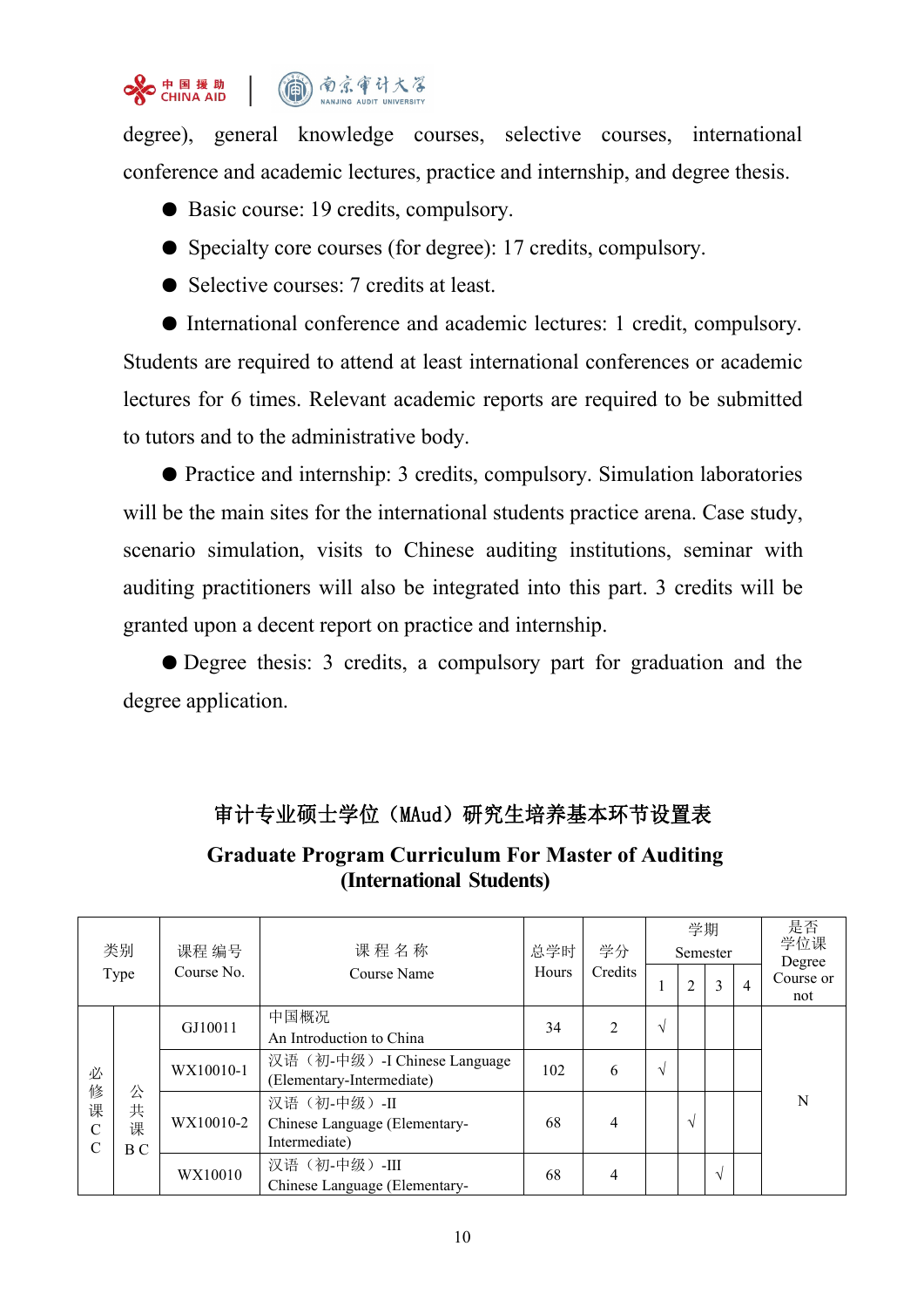



|                                                                               | 中国援助<br>CHINA AID | 南京审计大学<br>闸<br>NANJING AUDIT UNIVERSITY                                          |     |                                                                     |            |            |            |           |             |  |  |
|-------------------------------------------------------------------------------|-------------------|----------------------------------------------------------------------------------|-----|---------------------------------------------------------------------|------------|------------|------------|-----------|-------------|--|--|
|                                                                               | $-3$              | Intermediate)                                                                    |     |                                                                     |            |            |            |           |             |  |  |
|                                                                               | GJ30021           | 中国传统文化理论与实践 Chinese<br>Traditional Culture Theory and<br>Practice                | 102 | 3                                                                   |            | $\sqrt{}$  | $\sqrt{}$  |           |             |  |  |
|                                                                               | ZF20061           | 国家审计理论与实务前沿<br>Theory and Frontier Practice of<br>National Audit                 | 51  | 3                                                                   |            | $\sqrt{}$  |            |           |             |  |  |
| 专<br>业                                                                        | GC20011           | 固定资产投资审计<br>Fixed Asset Investment Audit                                         | 51  | $\mathfrak{Z}$                                                      |            | $\sqrt{}$  |            |           |             |  |  |
| 核<br>心                                                                        | ZF20081           | 审计技术与方法<br>Audit Techniques and Methods                                          | 51  | $\mathfrak{Z}$                                                      | $\sqrt{ }$ |            |            |           | $\mathbf Y$ |  |  |
| 课<br>S C                                                                      | XX20011           | 信息系统审计<br>Information System Audit                                               | 51  | 3                                                                   |            |            | $\sqrt{ }$ |           |             |  |  |
| ${\bf C}$                                                                     | ZF20071           | 中国审计制度与审计准则<br>Audit System and Standards of China                               | 34  | 2                                                                   | $\sqrt{ }$ |            |            |           |             |  |  |
|                                                                               | JJ20091           | 财政审计<br>Public Fund Audit                                                        | 51  | 3                                                                   |            | $\sqrt{}$  |            |           |             |  |  |
|                                                                               | ZF50311           | 国际公共部门外部审计实务<br>External Audit of Public Sector-Based<br>on UN Audit Experiences | 51  | 3                                                                   |            |            | $\sqrt{}$  |           |             |  |  |
|                                                                               | JJ50371           | 中国经济发展<br>China's Economic Development                                           | 51  | 3                                                                   |            | $\sqrt{}$  |            |           |             |  |  |
| 选修课                                                                           |                   | 联合国审计报告阅读与研究<br>Study on the Audit reports of United<br><b>Nations</b>           | 34  | $\overline{2}$                                                      |            | $\sqrt{}$  |            |           |             |  |  |
| <b>SC</b><br>(至少修<br>满7学分)                                                    | ZF20111           | 公司治理与内部审计<br>Corporate Governance and Internal<br>Audit                          | 34  | 2                                                                   |            |            | $\sqrt{}$  |           | $\mathbf N$ |  |  |
| (At least<br>get 7                                                            | JR50241           | 金融审计<br>Financial Audit                                                          | 34  | $\overline{2}$                                                      |            |            | $\sqrt{}$  |           |             |  |  |
| credits)                                                                      | KJ50091           | 资本市场与注册会计师审计<br>Capital Market & CPAAudit                                        | 34  | $\overline{2}$                                                      |            |            | $\sqrt{}$  |           |             |  |  |
|                                                                               | ZF20141           | 舞弊审计<br>Fraud Audit                                                              | 34  | $\overline{2}$                                                      |            |            | $\sqrt{ }$ |           |             |  |  |
|                                                                               | SX50121           | 领导力与管理沟通Leadership and<br>Management Communication                               | 34  | 2                                                                   |            | $\sqrt{ }$ |            |           |             |  |  |
|                                                                               | WX50010           | 汉语强化<br>Chinese Language (Follow-up)                                             | 34  | $\sqrt{2}$                                                          |            |            |            | $\sqrt{}$ |             |  |  |
| 国际会议学术讲座(6场)                                                                  |                   |                                                                                  |     |                                                                     |            |            |            |           |             |  |  |
| <b>International Conference</b><br>& Academic Lectures<br>(At least attend 6) |                   |                                                                                  | 17  | $\mathbf{1}$                                                        |            |            |            |           | ${\bf N}$   |  |  |
| 社会实践                                                                          |                   |                                                                                  |     |                                                                     |            |            |            |           |             |  |  |
| Practice & Internship                                                         |                   |                                                                                  |     | 3                                                                   |            |            |            |           | ${\bf N}$   |  |  |
| 学位论文<br>Degree Thesis                                                         |                   |                                                                                  |     | Compulsory Condition for<br>$\mathfrak{Z}$<br>Graduation and Degree |            |            |            |           |             |  |  |
| 毕业应修总学分<br><b>Total Credits</b>                                               |                   |                                                                                  |     |                                                                     |            | 50         |            |           |             |  |  |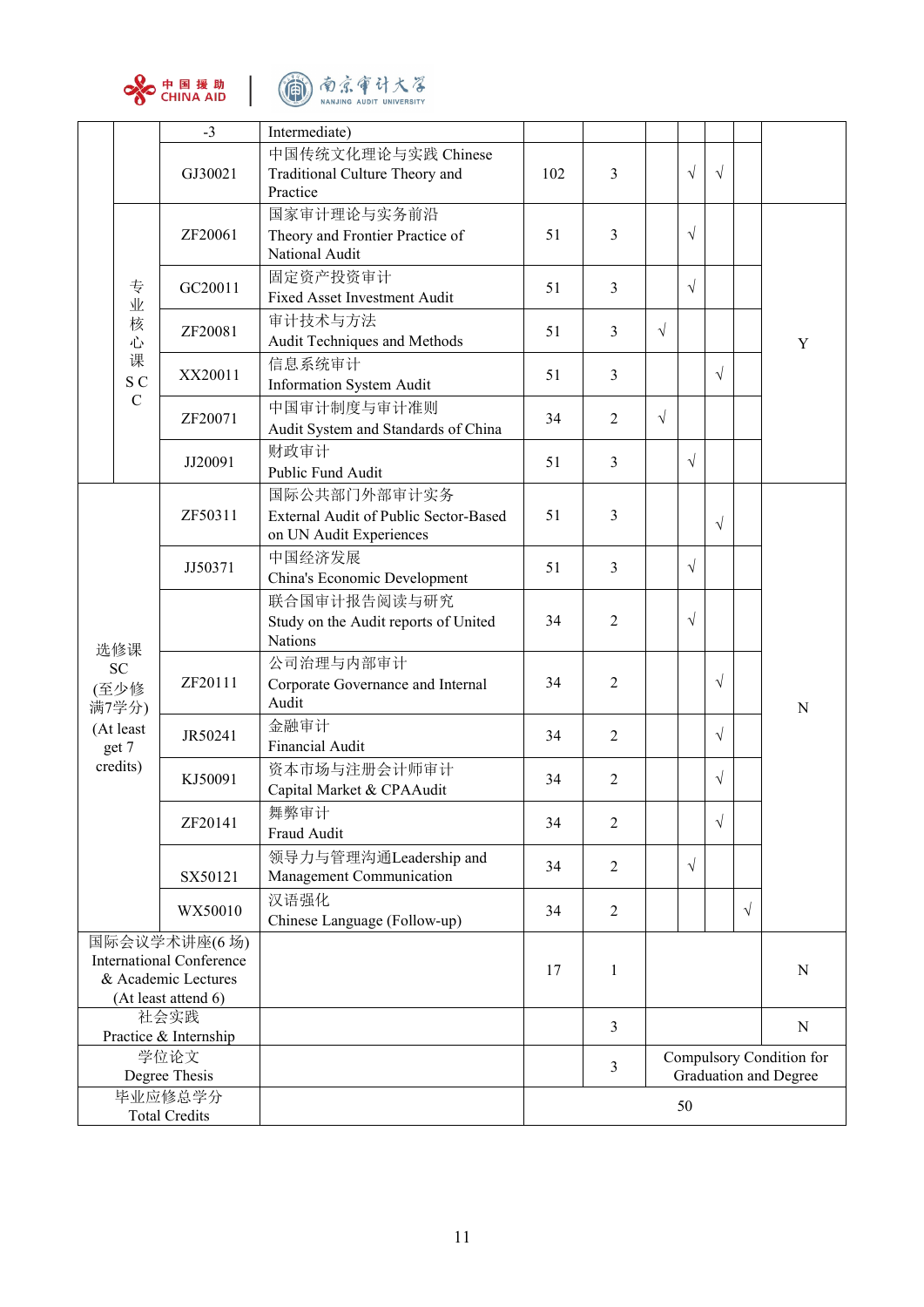

#### 课程类型(**Course Type**):

| 必修课   | Compulsory Courses            | 缩写CC<br>   |
|-------|-------------------------------|------------|
| 公共课   | <b>Basic Courses</b>          | 缩写 RC      |
| 专业核心课 | <b>Specialty Core Courses</b> | 缩写 SCC<br> |
| 选修课   | <b>Selective Courses</b>      | 缩写         |

### ◆ **Degree Thesis**

Degree thesis should be closely linked with national auditing practice and reflect students' competency in applying audit and related discipline theory, knowledge and methodology to analyze and solve practical problem. It can be written in the form of an academic research report, a policy research report, a monographic study, or a case analysis. Whatever the form of the thesis, it should reflect the students' capability in applying basic theories and professional knowledge to solve practical issues.

Both Chinese and English languages are all accepted in writing the thesis, while the abstract is required to be written in Chinese.

International students without special cases are required to stay in China in the 4th semester to complete their thesis writing as well as the internship. In case of materials and data needed from home countries for the thesis writing, this should be done during the summer or winter vacation.

The Thesis defense must be taken in Nanjing Audit University upon gaining all the required credits. The form of thesis defense is to be decided by the related cultivating departments. The Thesis Defense Committee would include some experts with professional posts in the audit practice field. Three credits will be granted to a successful defense.

#### ◆ **Degree Conferring**

According to Nanjing Audit University MAud Program Education Plan, the students are required to: finish all the required courses and gain the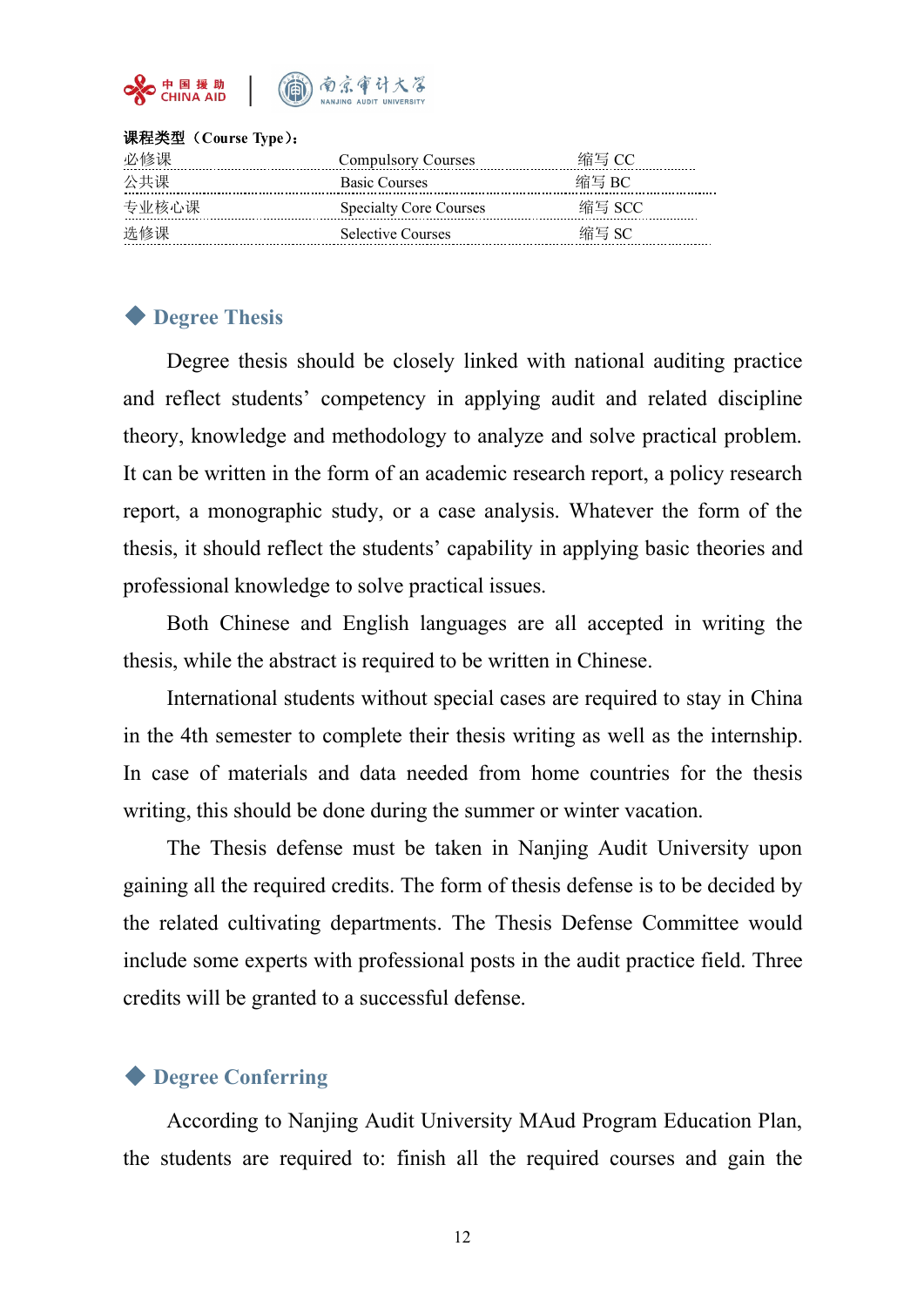

required credits, write a degree thesis in topics related to audit and pass the thesis defense, and pass the International Chinese Proficiency Test (HSK Level 3).

Having attained all the credits, passed the thesis defense, and met the requirements listed in the Regulations on Academic Degrees of the People's Republic of China, candidates need to file an application for the degree. Candidates are to be conferred the Master of Auditing at the approval of the University's Academic Degree Evaluation Committee.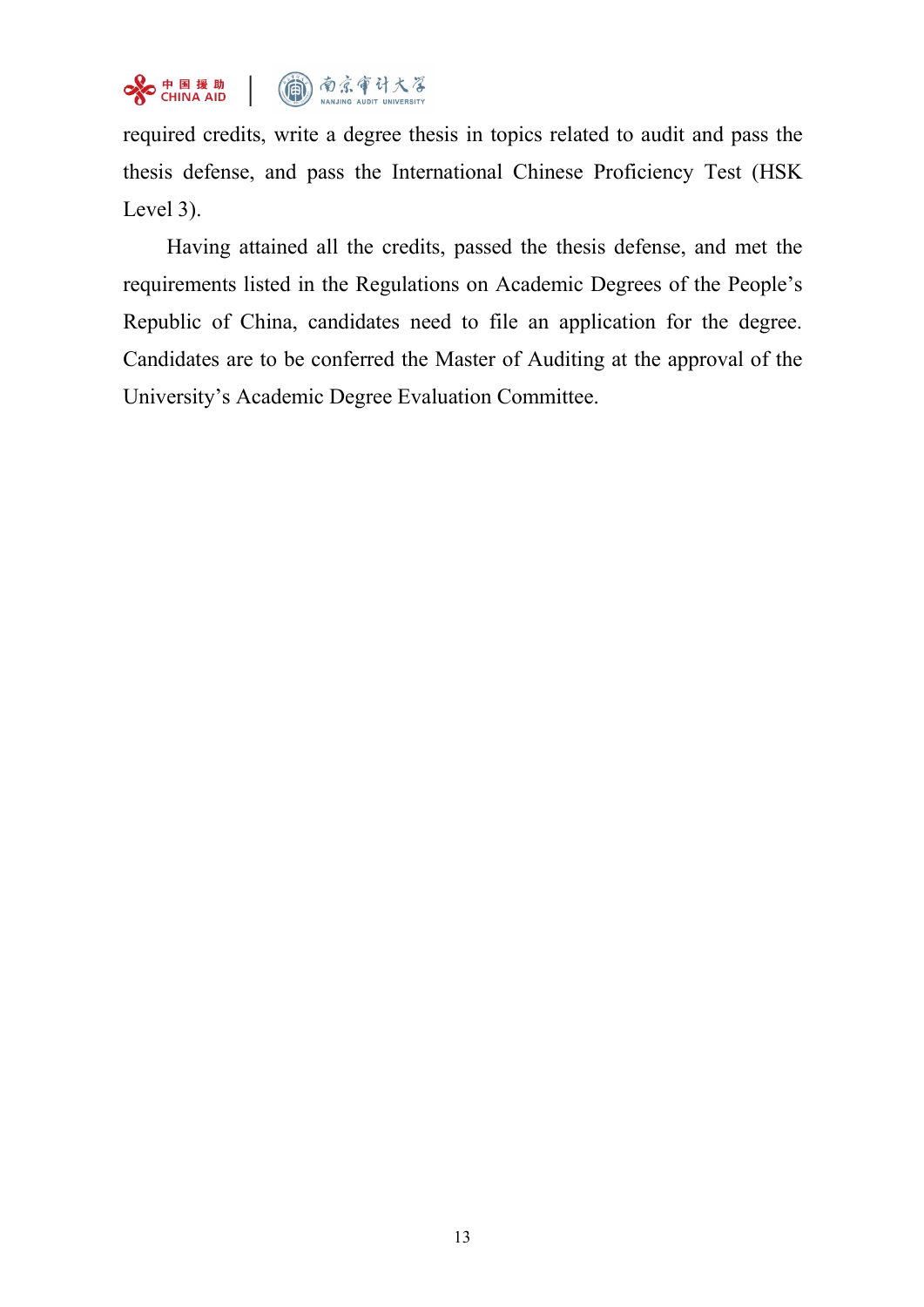



# **Application Methods**

# **i. Criteria for Application**

2022 China Ministry of Commerce Scholarship MAud Program is intended for auditors or auditing-related working staff from respective SAIs of developing countries in Asia, Africa, Latin America and South Pacific Region. Applicants should meet up with the following requirements:

1. Applicants should be non-Chinese citizens from developing countries who are below 45 years old (born after September 1st, 1977).

2. Applicants should be in good physical and mental health. The health certificate or the physical examination form issued by local public hospital is required. They should not carry any entry-forbidden diseases in accordance with the Chinese laws and regulations. No serious hypertension, cardiovascular disease, diabetes, cancer and other severe chronic diseases, mental illness or other diseases that might cause massive infection and severe harm to public health; not in a major surgery recovery phase or acute disease ictal phases, no serious physical disability. Females that are pregnant shall not be admitted, and the scholarship will be discontinued when the females get pregnant in the process of study.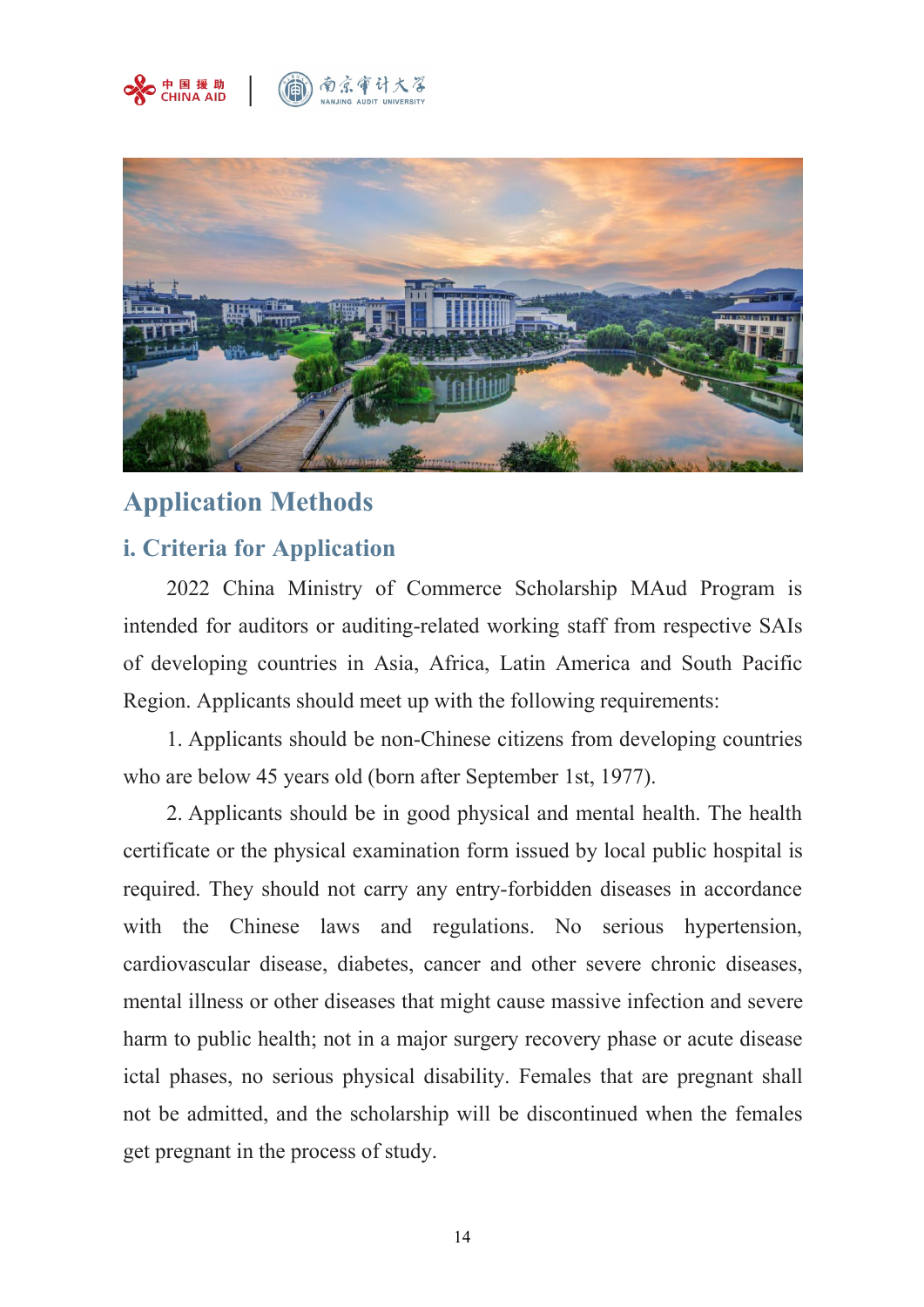

3. Applicants are supposed to have bachelor's degree or degrees above bachelor's degree and the work experience of at least 3 years.

4. Priorities will be given to applicants who are involved in the work or study related to audit.

5. Priorities will be given to applicants who are government officials ranked as or above section chiefs in their home countries, who are senior managers of various institutions or enterprises, who are academic backbones of higher educational and research institutions.

6. Applicants should have a good command of English which enables them to learn the courses taught in English (Reference: IELTS 6.0 or above, TOFEL 80 or above or other English test certificates with similar level).

7. Applicants should have career development potential in the relevant field and be willing to promote the friendly exchange and cooperation between their home countries and China.

8. Stable internet connection facilities for online web-based interactive learning, full time study during the study period (from September, 2022 till graduation).

9. Those who are currently studying in China or admitted by other Chinese Government Scholarship programs are not allowed to apply for this program.

# **ii. Application Procedures**

# ◆ **Application Documents**

Please get the following documents ready before you start your application:

1. Recommendation Letter from Institutions: The recommendation letter issued by the institution with which the applicant works should include introducing the applicant and expressing the willingness to recommend the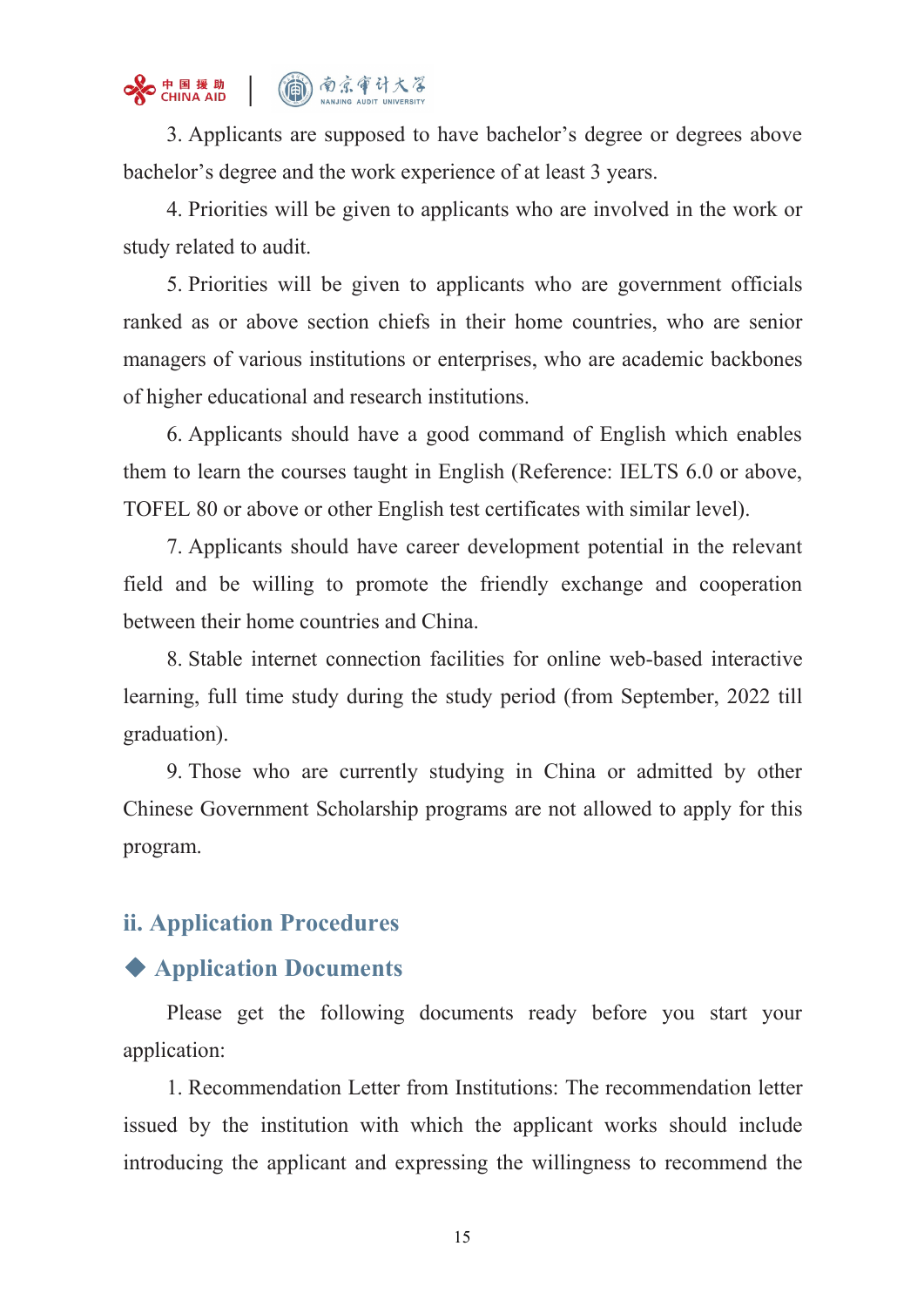# St HI HE 助 (1) 南京审计大学

applicant to study in China. Applicants recommended by SAIs should present the recommendation letter from Head of SAIs. Priorities will be given to those applicants with recommendation letters written by Head of SAIs.

2. Recommendation Letter from Professionals. The letter should be written by professionals with the title of associate professor or higher. The letter should focus on academic qualification, major field of study, achievement and research ability.

3. Photocopies of Diploma or Certificate: " Graduation Certificate " and "Certificate of Degree" of your most advanced studies.

4. Photocopy of Academic Transcript of your most advanced studies.

5. Resume: Please specify your personal experience, academic experience after high school, and work experience.<br>6. Statement of purpose: Please specify your personal plan and purpose

of studying the related major in China.

7. Study or research plan: Please specify the goals of study and research to be accomplished during the study in China.

8. Photocopy of the private passport: the photocopy of the information page of the passport, which clearly shows the photo, the name and the passport number. Do NOT use the diplomatic passport or the official passport.

9. Photocopy of the language proficiency certificate: the transcript or certificate of English language proficiency tests such as TOFEL or GRE etc., which is required of applicants from non-English-speaking countries.

10. Two 2-inch bareheaded photos in white background that are taken within 3 months before application.

11. Physical Examination Record for Foreigner: the physical examination record which is done within 1 month before application, which proves that the applicant does not carry any serious infectious diseases, the disability that affects the study, or any entry-forbidden diseases in accordance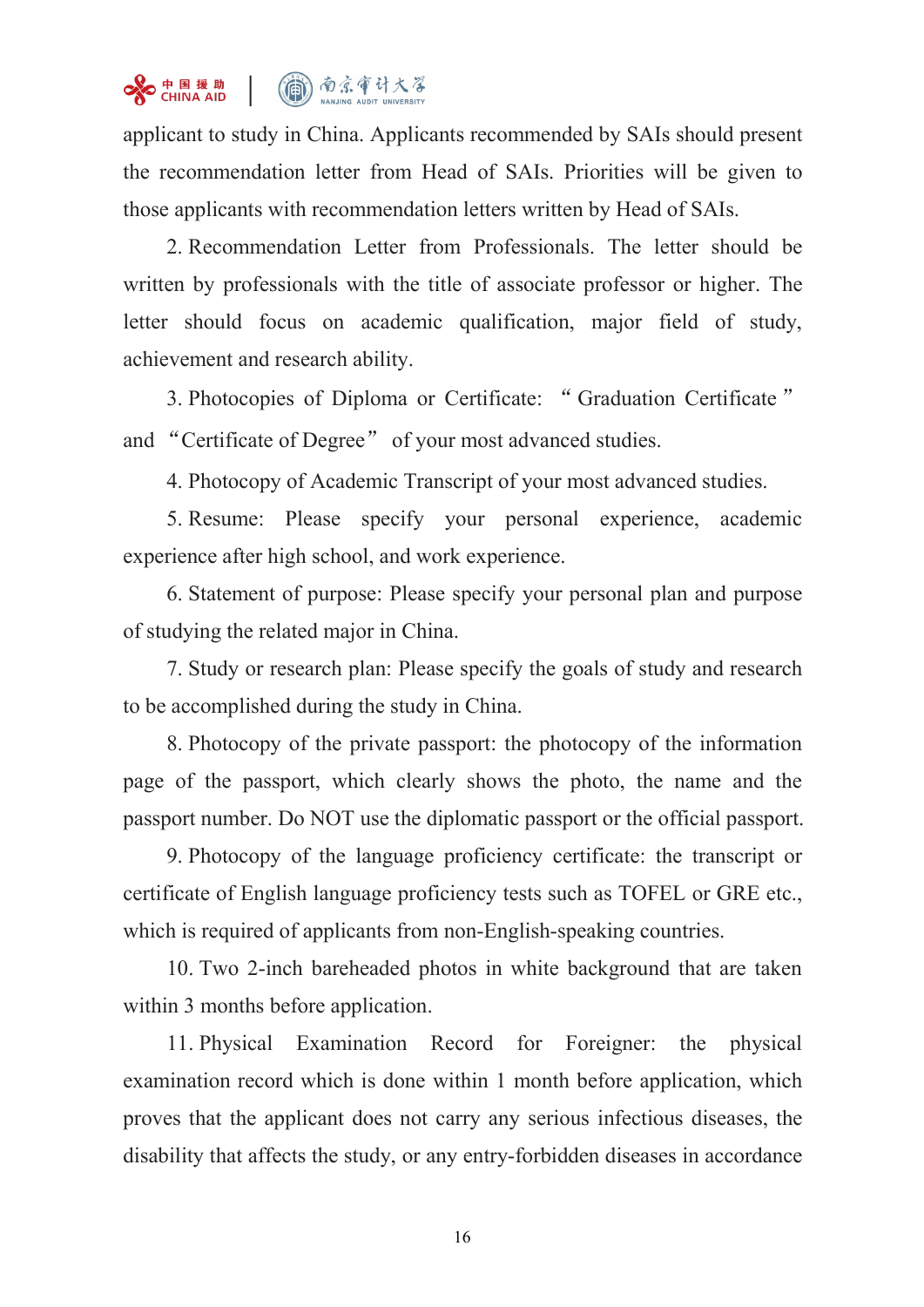

with the Chinse laws and regulations.

**Note: All materials need to be authentic and valid, once the fake materials are found, the admission qualification will be permanently cancelled.**

# ◆ **Application for Enrollment**

Applicants who meet the above-mentioned requirements need to log onto Nanjing Audit University International Students Enrollment System (Website: http://apply.nausie.cucas.cn/). After successful registration, select MAud Program sponsored by MFCOM from the application interface, follow the operation steps to complete the application process and click submit.

# ◆ **Application for Scholarship**

Applicants must log onto <http://studyinchina.csc.edu.cn> for application. After registration and log in, applicants can choose "Online Application" and then "China Government Scholarship", and fill in the name of the university, the major and personal information. Finally, print the application form, sign by hand and stick a photo onto it.

Notes:

A. Choose "Type B" for MAud Program. Agency No. 11287. Discipline is"practical economics", majoring "audit".

B. The auto-generated CSC code will be filled into *JW 201 Form*.

**Note: Applicants should complete the online application on both Nanjing Audit University International Students Enrollment System (http://apply.nausie.cucas.cn/) and the China Scholarship Council's Application System (http://studyinchina.csc.edu.cn /).**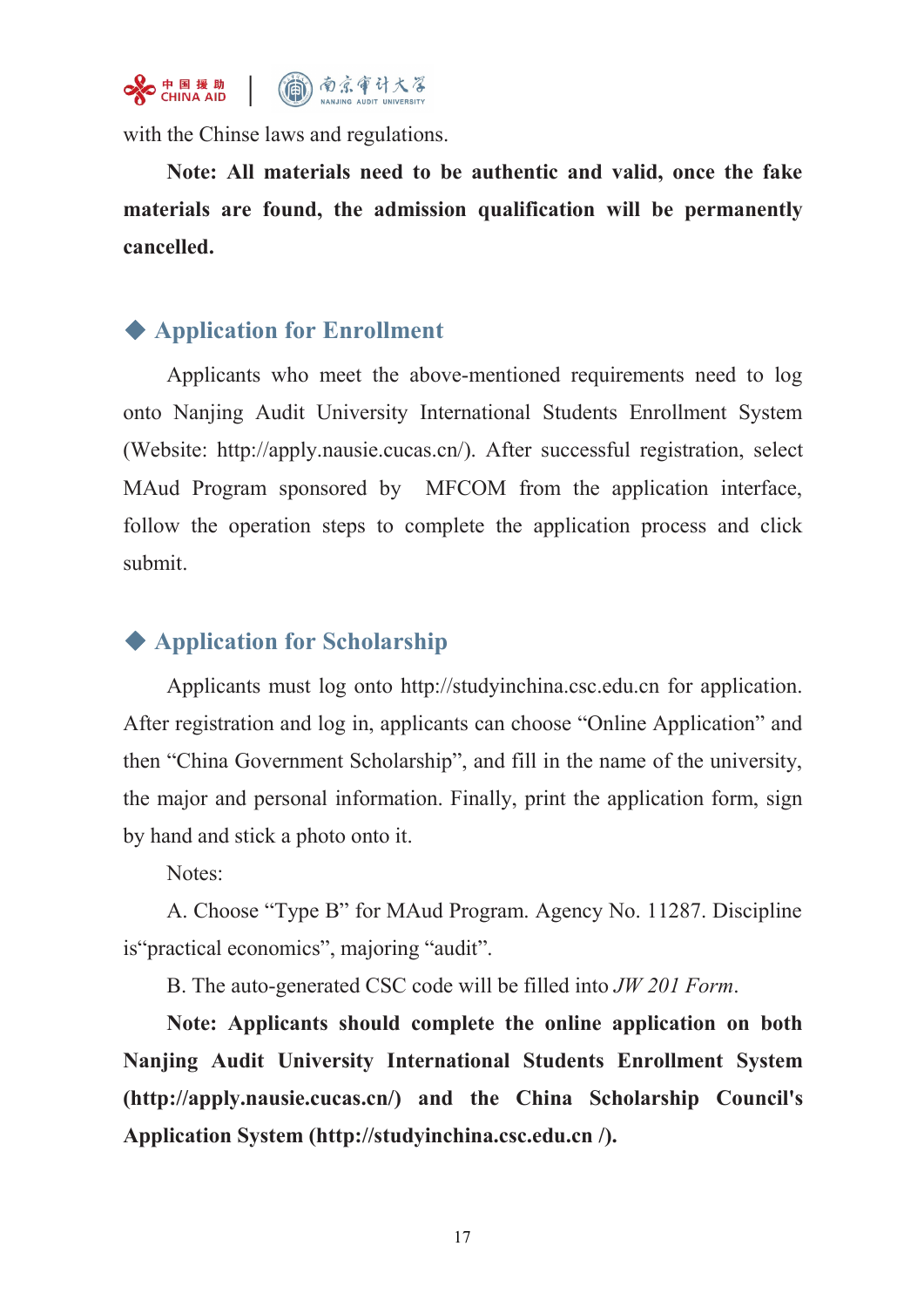

# ◆ **Submission**

1. The applicants should gain the approval and recommendation of the relevant departments in their home countries before application and submit the application material in accordance with the specific requirements of the departments.

2. If the applicants are allowed to submit the application material directly to Chinese Embassy by the relevant departments in their home countries, they should present the approval documents or the recommendation letter. The original copies of documents 1, 2, and 3, together with the scanned copies, should be submitted to Business Department of Chinese Embassy.

3. The relevant departments in the applicant's home country should file a written request to Business Department of Chinese Embassy to issue a recommendation letter. The written request should clarify whether the applicants accept reallocation to pursue the same or similar degree in other universities when the enrollment quota of the intended university is fully occupied. Please clarify here, if you have other special requirements.

Notes:

(1) All the application documents should be written / printed in English or Chinese, and a notarized translation in English or Chinese should be provided if the original version is not in English or Chinese.<br>(2) For important documents such as " Graduation Certificate " ,

" Certificate of Degree " , " Academic Transcript " , " Language Proficiency Certificate", etc., in addition to the photocopies, the original version should be submitted to Business Department of Chinese Embassy for verification, after which the applicants should scan all the documents and send the softcopy to the contact person of each program undertaker.

(3) After the verification of Business Department of Chinese Embassy,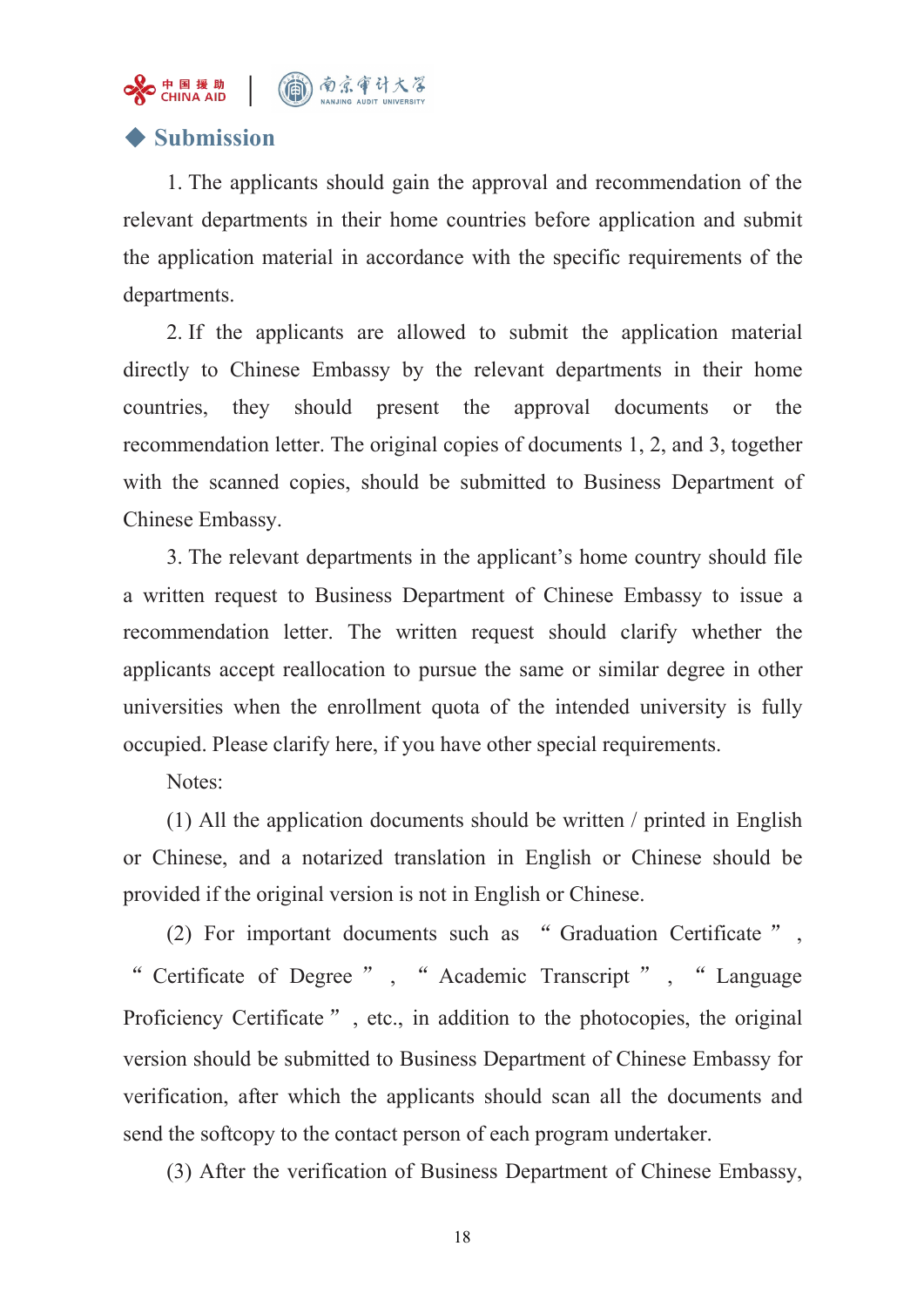

candidates should retrieve all the paper documents (including the original copies and the photocopies) and keep them safe. When admitted, candidates should bring these documents to China and submit them to designated department of the university for verification, and they will be kept in archives.

# ■**Application Deadline**

May 20, 2022

## ■**Enrollment Time**

The enrollment time is at the beginning of September, 2022. The specific time is subject to the admission notice.

### ■**Contacts**

Name: Alexis ZHANG Tel: +86-25-58313046 Fax: +86-25-58313873 Email: [cscmaud@nau.edu.cn](mailto:cscmaud@nau.edu.cn) Website: [www.nau.edu.cn](http://www.nau.edu.cn) Nanjing Audit University International Students Enrollment System: http://apply.nausie.cucas.cn/

Address: No.86 Yushan Road (W), Pukou District, Nanjing, Jiangsu,

P.R. China

Postal code: 211815

# ■**Others**

1. All the application documents shall not be returned regardless of the